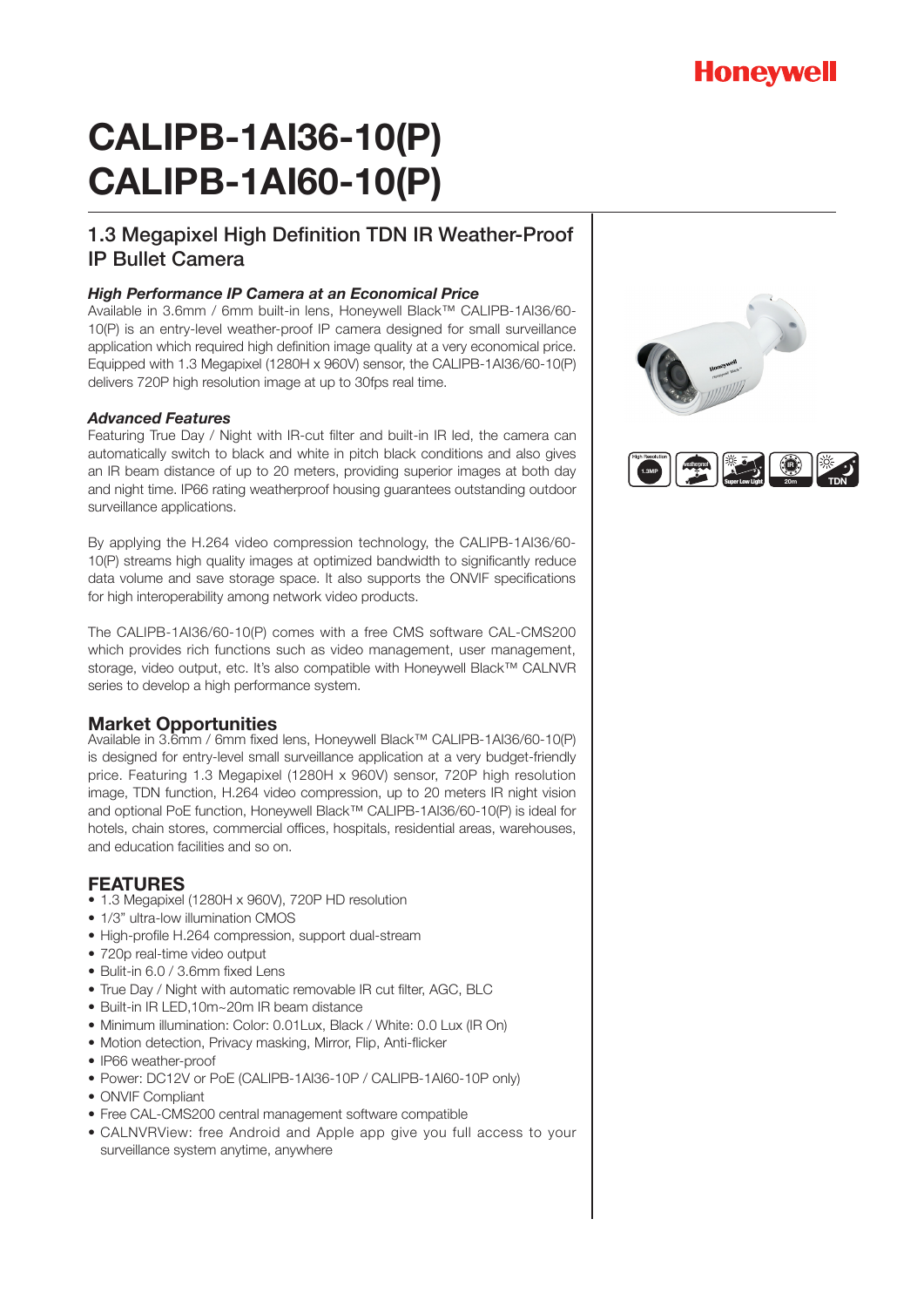

# **CALIPB-1AI36-10(P) CALIPB-1AI60-10(P)**

#### 1.3 Megapixel High Definition TDN IR Weather-Proof IP Bullet Camera

#### **SPECIFICATIONS**

| Model                            | CALIPB-1AI36-10 / CALIPB-1AI60-10<br>CALIPB-1AI36-10P / CALIPB-1AI60-10P                                                                                                                                                                  |
|----------------------------------|-------------------------------------------------------------------------------------------------------------------------------------------------------------------------------------------------------------------------------------------|
| Image Sensor                     | 1/3" ultra-low illumination CMOS                                                                                                                                                                                                          |
| <b>Effective Pixels</b>          | 1280 (H) x 960 (V)                                                                                                                                                                                                                        |
| Minimum Illumination             | Color: 0.01 Lux @ (F1.2, AGC ON)<br>B/W: 0.0Lux (IR On)                                                                                                                                                                                   |
| <b>Shutter Speed</b>             | Auto, 1/50 (1/60) sec, 1/120 sec, 1/250 sec, 1/500 sec, 1/1000 sec, 1/2000 sec, 1/4000 sec,<br>1/10,000s (millisecond adjustable)                                                                                                         |
| Lens                             | CALIPB-1AI36-10 / CALIPB-1AI36-10P: f=3.6mm<br>CALIPB-1AI60-10 / CALIPB-1AI60-10P: f=6mm                                                                                                                                                  |
| Day & Night                      | True Day & Night ( IR-CUT removable)                                                                                                                                                                                                      |
| Day & Night mode                 | Auto, Color, Black & White                                                                                                                                                                                                                |
| <b>IR Beam Distance</b>          | $10 - 20m$                                                                                                                                                                                                                                |
| <b>BLC</b>                       | ON/OFF                                                                                                                                                                                                                                    |
| Auto Gain Control                | ON/OFF 0~100 adjustable                                                                                                                                                                                                                   |
| <b>Slow Shutter</b>              | None, Low, Medium, High                                                                                                                                                                                                                   |
| NT Level (DNR)                   | Day / Night 0~5 adjustable                                                                                                                                                                                                                |
| Image Set                        | Brightness, Contrast, Saturation, Hue can be customized through CMS client and IE browser                                                                                                                                                 |
| <b>OSD Display</b>               | Time title, Channel title                                                                                                                                                                                                                 |
| Video Compression                | H.264 High Profile dual-stream                                                                                                                                                                                                            |
| Image Resolution &<br>Frame Rate | Main Stream:<br>50Hz: 25fps (720P: 1600 x 720), (1.3M: 1600 x 960)<br>60Hz: 30fps (720P: 1600 x 720), (1.3M: 1600 x 960)<br>Sub-Stream:<br>50Hz: 25fps (D1: 704 x 576), (CIF: 352 x 608)<br>60Hz: 30fps (D1: 704 x 576), (CIF: 352 x 608) |
| <b>Bite Rate</b>                 | H.264: 100K~6Mbps, Image resolution lowest / lower / general / high / higher / highest<br>selectable                                                                                                                                      |
| <b>Bite Rate Type</b>            | CBR / VBR                                                                                                                                                                                                                                 |
| Audio Compression                | G.711a                                                                                                                                                                                                                                    |
| Network Interface Protocol       | ONVIF <sub>2.0</sub>                                                                                                                                                                                                                      |
| <b>Support Protocols</b>         | TCP/IP, HTTP, DHCP, DNS, DDNS, PPPoE, SMTP, NTP (HTTPS, SIP, 802.1x, IPv6 )                                                                                                                                                               |
| <b>Browser</b>                   | IE 6.0 to IE 11.0                                                                                                                                                                                                                         |
| Alarm Trigger                    | I/O trigger, video motion, video blind, video loss, intelligent analysis (line crossing), device<br>disconnect                                                                                                                            |
| <b>Motion Detection</b>          | 396 zones                                                                                                                                                                                                                                 |
| Privacy Masking (Region Cover)   | 4 zones                                                                                                                                                                                                                                   |
| Max. User Access                 | 5 users                                                                                                                                                                                                                                   |
| Ethernet                         | 1 RJ45 10 / 100Mbbs self-adaptive Ethernet interface                                                                                                                                                                                      |
| Audio interface                  | 1CH 3.5mm audio input                                                                                                                                                                                                                     |
| Storage                          | Network storage                                                                                                                                                                                                                           |
| <b>CMS</b>                       | CAL-CMS200                                                                                                                                                                                                                                |
| Mobile View APP                  | CALNVRView for iPhone, iPad, Android                                                                                                                                                                                                      |
| <b>Operating Temperature</b>     | $-10^{\circ}$ C $\sim$ 60 $^{\circ}$ C                                                                                                                                                                                                    |
| <b>Operating Humidity</b>        | Less than 90% (non-condensing)                                                                                                                                                                                                            |
| Power Supply                     | DC12V±10%                                                                                                                                                                                                                                 |
| Power Consumption                | 3W Max (excluding external loading)                                                                                                                                                                                                       |
| PoE                              | N/A<br>IEEE 802.3af                                                                                                                                                                                                                       |
| Dimension                        | Φ64.5mm x 148mm                                                                                                                                                                                                                           |
| Weight                           | 445g                                                                                                                                                                                                                                      |
| <b>IP Protection</b>             | <b>IP66</b>                                                                                                                                                                                                                               |
| Certificate                      | CE, FCC, C-tick                                                                                                                                                                                                                           |

Note: Honeywell reserves the right, without notification, to make changes in product design or specifications.